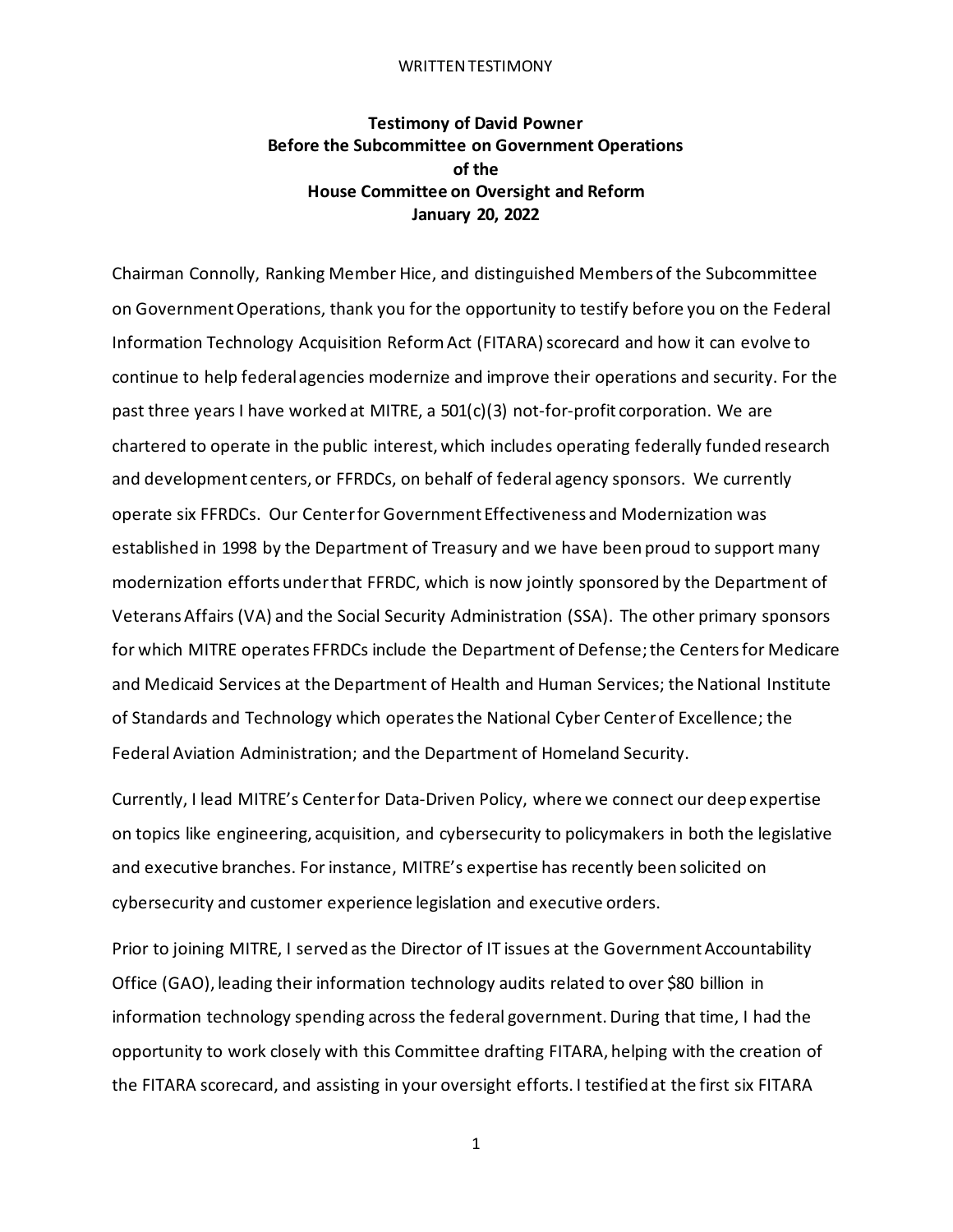scorecard hearings, then again in August 2020 on scorecard 10.0. During this latest hearing, I recommended scorecard modifications and my testimony today builds on those recommendations.

### **Observations on FITARA's Impact**

FITARA pumped new energy into the federal IT community with its focus on reinforcing CIO authorities, optimizing data centers (which were severely underutilized), and strengthening acquisition management. The results we've seen from this 2014 law are significant:

- Billions of taxpayer dollars have been saved consolidating data centers and reducing duplicative business systems and software licenses, and
- Acquisitions are now tackled in more manageable increments, which has helped deliver services to citizens in a more timely manner and within cost estimates.

So why did FITARA work when plenty of other IT laws have fallen far short of expectations? It worked because of the actions of Congress, OMB, and agency CIOs over the past seven years. Let's explore these, looking at what we can learn and how we can emulate these actions with future legislation, oversight, and management.

**Congress** – This Committee, with support from GAO, has performed thorough and consistent oversight on agencies' implementation of the law using the FITARA scorecard to measure progress. Never have we seen such follow-through on an IT law, using data and metrics to drive outcomes. Chairman Connolly, who co-created FITARA with then-Chairman Issa, has been at every hearing and has worked behind the scenes constructively pushing agencies to improve. Chairman Connolly has also had plenty of bipartisan support on this effort – Ranking Member Hice and Representatives Kelly, Hurd, and Meadows have been key partners. This has been a model of bipartisan oversight.

**OMB and Agency CIOs** – Federal CIOs have played a key role. OMB issued FITARA implementation guidance soon after the law was passed, and Federal CIOs including Tony Scott, Suzette Kent, and now Clare Martorana have supported agency CIOs as they strengthened their management of IT acquisitions and operations. In addition, OMB's budget support for key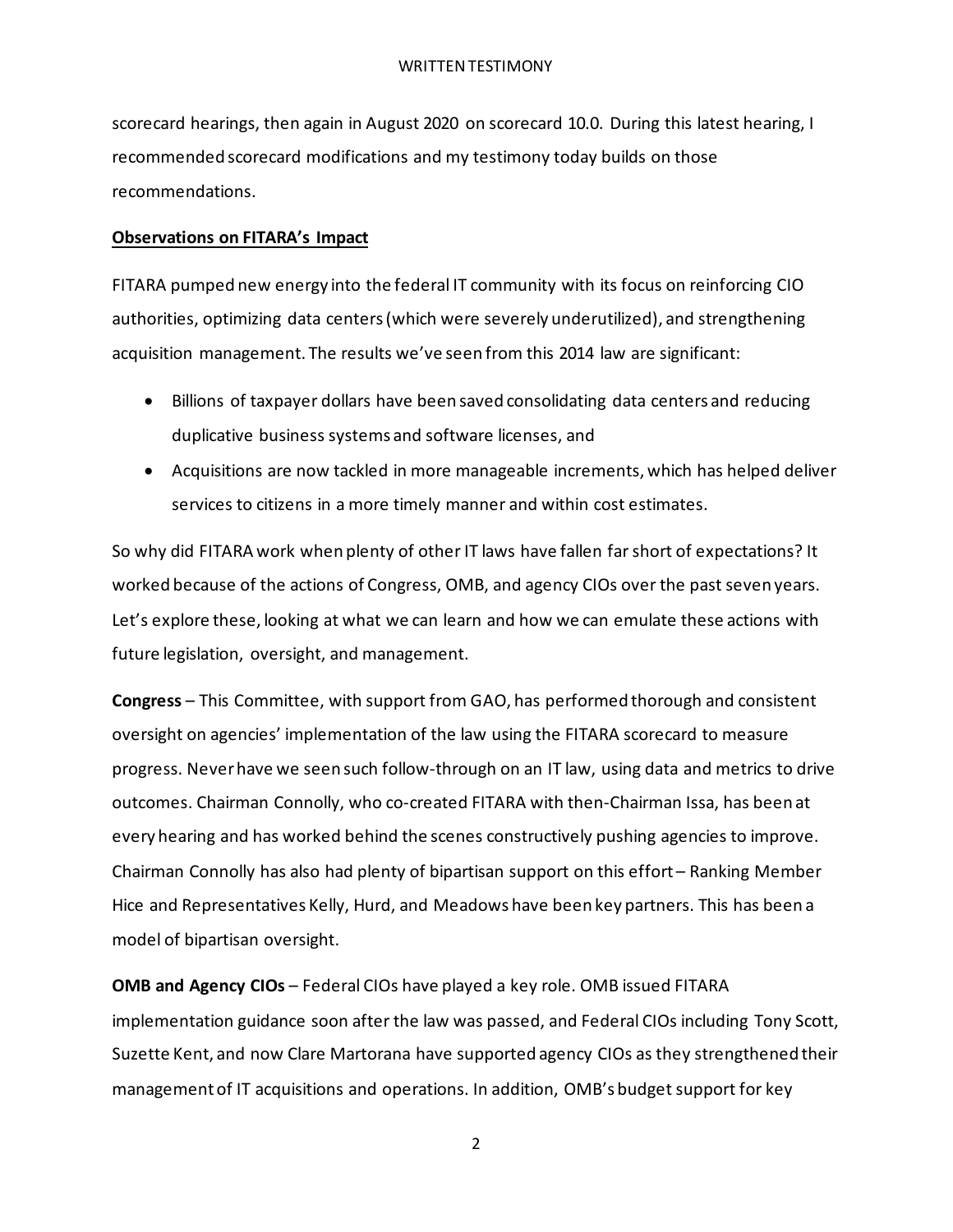FITARA requirements helped provide the resources necessary to act on these priorities. In response to this leadership, agency leaders and CIOs have stepped up across the federal government working collaboratively and delivering results.

### **Evolution of the Scorecard**

The first scorecard in November 2015 had four categories that were graded, all of which were major sections of the FITARA legislation  $-(1)$  incremental delivery, (2) IT dashboard transparency and risk management, (3) portfolio management, and (4) data center optimization. Over time, four additional areas were added to the scorecard that are each associated with IT legislation or a significant Administration priority. These four are:

- Software licensing a requirement in the Making Electronic Government Accountable By Yielding Tangible Efficiencies (MEGABYTE) Act of 2016. (included initially on scorecard #4, June 2017).
- Working capital funds a requirement in the Modernizing Government Technology (MGT) Act of 2018. (included initially on scorecard #6, May 2018).
- Cybersecurity a requirement in the Federal Information Security Management Act of 2002 (and amended in 2014). (included initially on scorecard #6, May 2018).
- GSA's Enterprise Infrastructure Solutions (EIS) program a 15-year, \$50 billion contract that provides federal agencies with mission-critical telecommunications infrastructure and IT services to support their IT and security modernization efforts.(included initially on scorecard #11, December 2020).

One area has been removed from the scorecard, software licensing, in December 2020, with the issuance of the 11<sup>th</sup> scorecard, after all agencies received an "A" in this category. When this area was first graded in June 2017, there were 2 "A's", 1 "C", and 21 "F's".

# **Considerations for Future Scorecards**

Consistent with my testimony in August 2020 on scorecard 10.0, we are recommending significant updates to the scorecard. Additional areas should be retired where significant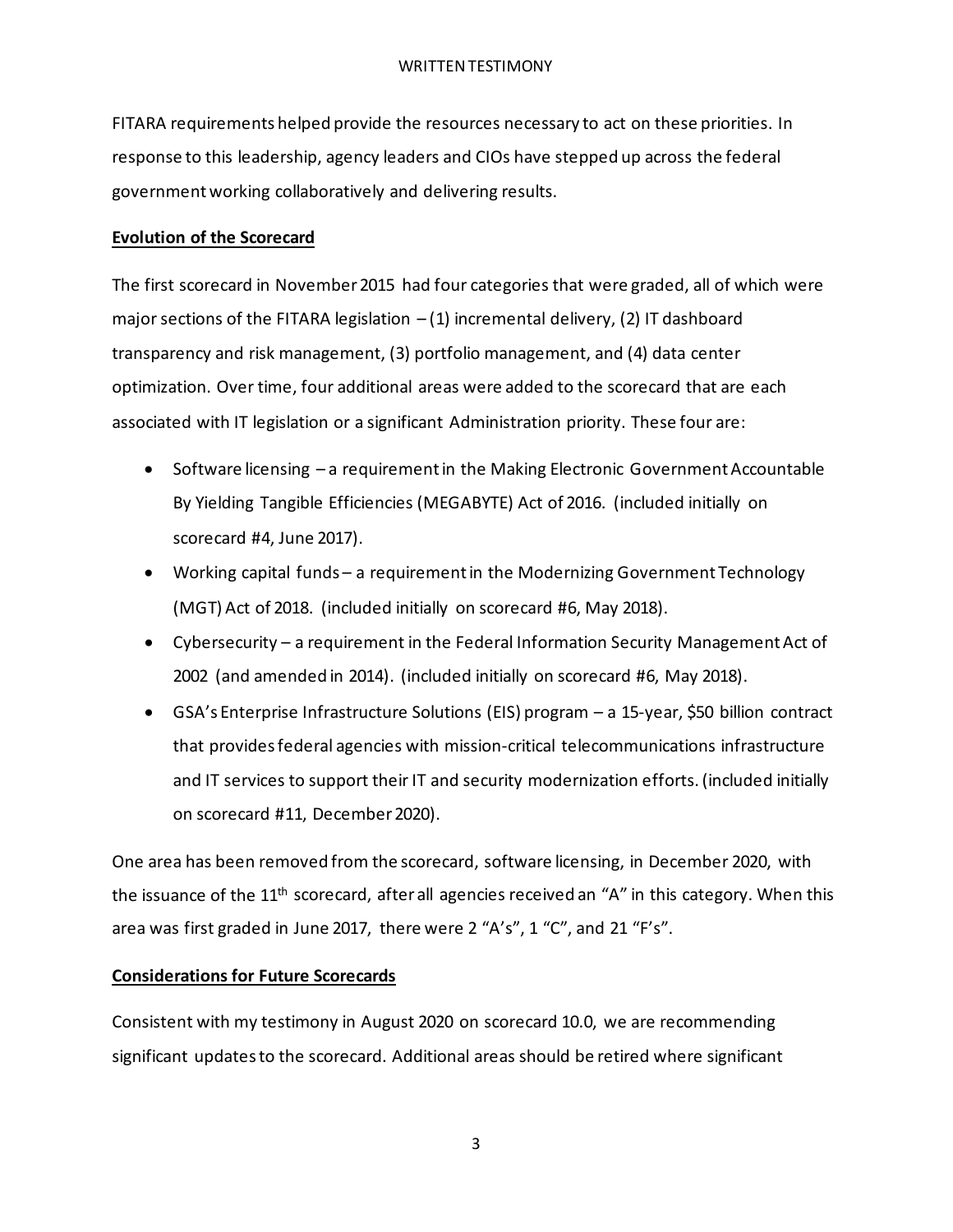progress has been realized, some areas need to remain and be enhanced, like cybersecurity, and a completely new area on the IT and cyber workforce should be added.

Specifically, three additional areas should be retired – incremental, portfoliostat, and data centers – along with software licensing. This doesn't mean they are not important; it just means that they have achieved a level of maturity that's sustainable. The remaining four areas should be incorporated within the suggested five categories for future scorecards. We need to build off successes and take on current challenges confronting agency CIOs. This would also help to keep the scorecard focused on those areas in which further improvement or sustained performance is needed.

Here are five recommendations to consider for future scorecards.

1. **Enhance the cybersecurity category**. Cybersecurity should always be front and center on CIO and CISO's radars. The current grading uses OMB's ten cybersecurity Cross Agency Priority (CAP) goal metrics that are associated with authorization, personal access, and intrusion detection. Federal CISOs often have a more robust set of cyber metrics that they manage to. There is an opportunity for OMB to improve these metrics with input from the National Cyber Director, the Federal CISO, DHS in its cyber leadership role, CISOs, and industry. In addition, the current Federal Information Security Management Act (FISMA) Inspector General component of the current scorecard becomes dated rather quickly and does not provide an accurate characterization of an agency's security posture. Specifically, the Inspector General portion of the category should be dropped and metrics consistent with Executive Order 14028 and zero trust tenets (e.g., multi-factor authentication) should be used to grade agencies' cybersecurity posture. Also, agencies' supply chain risk management (SCRM) maturity should also be considered as part of this grading. GAO has a comprehensive governmentwide report on SCRM that could be the basis for this grading. SCRM could also be its own separate category, given the risks here and the emphasis the Committee wants to place on it.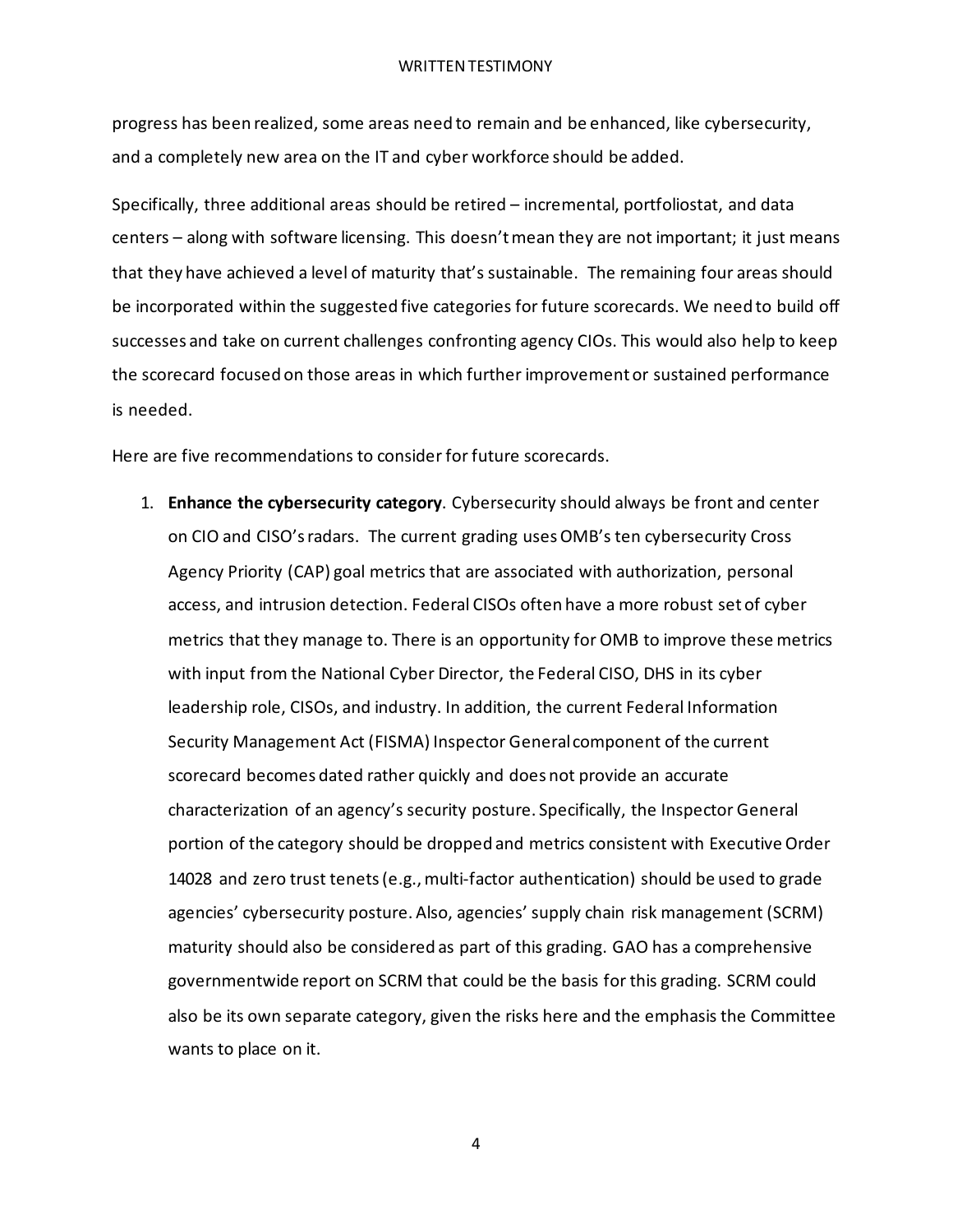- 2. **Add an infrastructure category**. This category should include the recently added GSA 15-year, \$50 billion Enterprise Infrastructure Solutions (EIS) contract vehicle, and should also include a cloud migration metric. This will advance the data center optimization initiative that, to date, has resulted in significant progress on cloud adoption across the federal enterprise. A cloud migration metric could even be expanded over time to be much broader than just having an infrastructure focus and could be focused on mission modernization and improved cybersecurity. Metrics could include the number of legacy application that have been migrated from on-premises data centers to the cloud, and how many new applications or services are utilizing cloud capabilities. Because of this, cloud migration, similar to SCRM, could also be a separate category on the scorecard.
- 3. **Add an IT budgeting/funding category**. This category should continue to include the underperforming working capital funds and incorporate Technology Business Management (TBM) methodology to better capture all IT costs and align them to the agency or citizen services they enable. In addition, agency IT budgets cannot remain relatively flat or receive only modest increases if we are to modernize to the extent needed and turn the corner on the 80 percent-plus being spent on legacy operations. Although the Technology Modernization Fund (TMF) has been helpful, agencies cannot rely on this for future budgeting. Agency IT budgets need to better reflect the IT needs of agency CIOs and mission leaders.
- 4. **Add a mission modernization category and track this on the IT Dashboard**. Addressing the nation's most critical legacy systems remains a major challenge. They are fraught with unsupported hardware and software and oftentimes are operating with known security vulnerabilities. We should highlight agencies' top 3 mission modernization acquisitions on the IT Dashboard and have OMB play a greater role in securing funding and tracking progress. There are many potential ways to manage these unsupported and insecure legacy applications. For instance, agencies could be required to report all acquisitions that have hardware and software that is two versions or more older, or any hardware or software that is or will soon no longer be supported by the vendor. Also, another reporting metric could be legacy applications that contain more than five